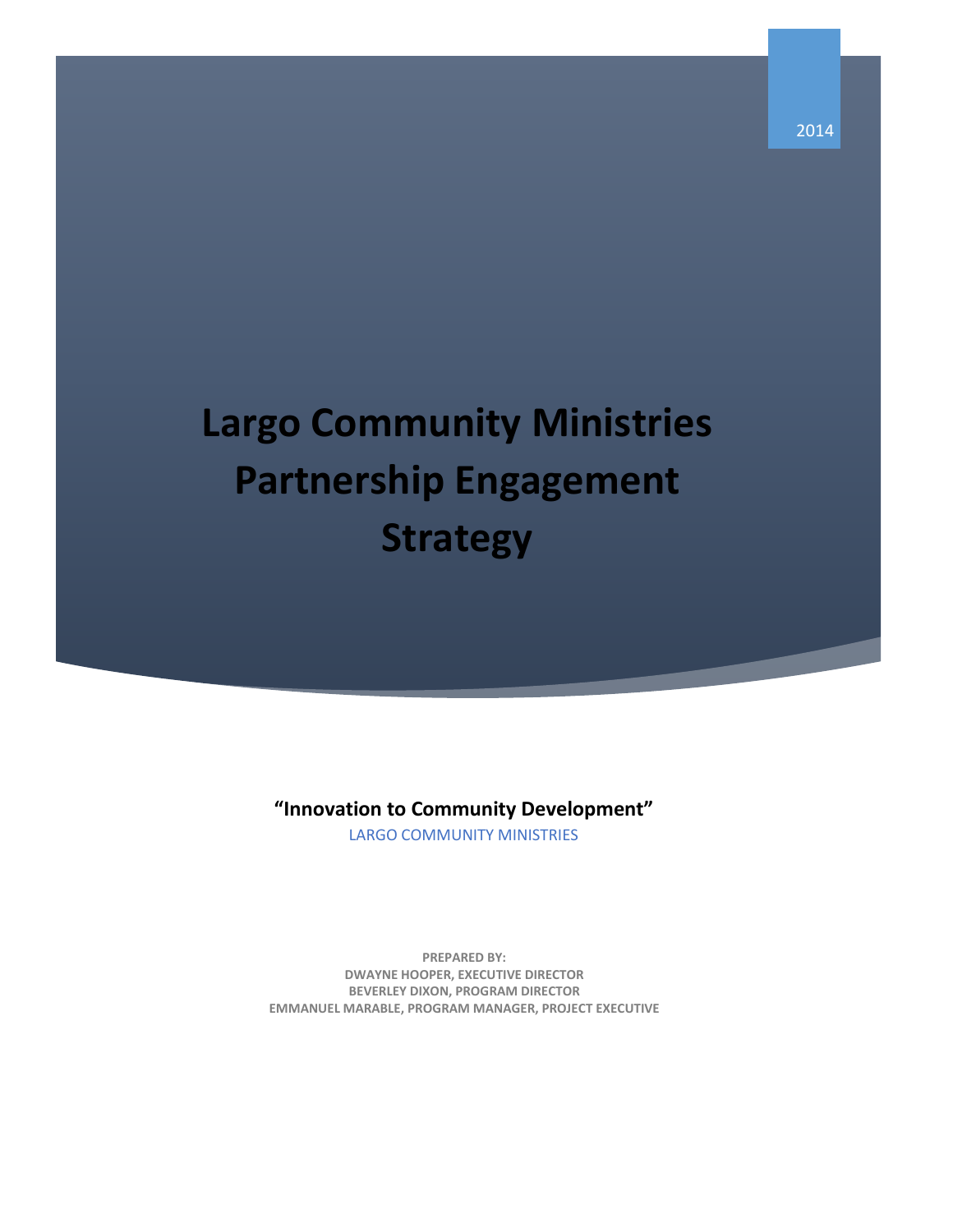

## **Purpose**

The purpose of Largo Community Ministries' Partnership Engagement Strategy is to facilitate meaningful relationships/partnerships with growing or established organizations primarily for the 5 year "21<sup>st</sup> Century Community Learning Centers" Funding Opportunity. Any partnership LCM establishes is not subjected to this sole opportunity, but an entrée of annual funding streams. These opportunity are approaching fast and is very technical in terms of preparation. Therefore, we would like to build a network of organizations/institutions that can offer innovative services or able to provide services for program components we have already implemented.

#### *Other Important Points:*

- *Using and leveraging our own resources and strengths*
- *Learning from the other organization's strengths*
- *Operating more efficient programs*
- *Operating more diverse programs*
- *Developing new networks and new audiences*

### **What we bring as an Organization**

Largo Community Ministries has been operating for the last four years in Largo, Maryland providing After School services to surrounding communities. We expanding our program services in 2014 by adding several new educational, workforce development and personal development components. Our current organizational capacity consist of:

- Four (4) 24' x 44' learning/multi-purpose rooms
- Nine  $(9) 16'$  x 32' learning/multi-purpose rooms
- Modern size facility kitchen
- Access to industrial kitchen
- Several acres of outdoor space
- 2,500 sq. ft. Activity/Event Hall
- 3 current organizational partners
- 2 prospective organizational partners
- 2 educational Institution partners
- Current enrollment capacity of 31 participants
- Transportation
- 9 Current program components